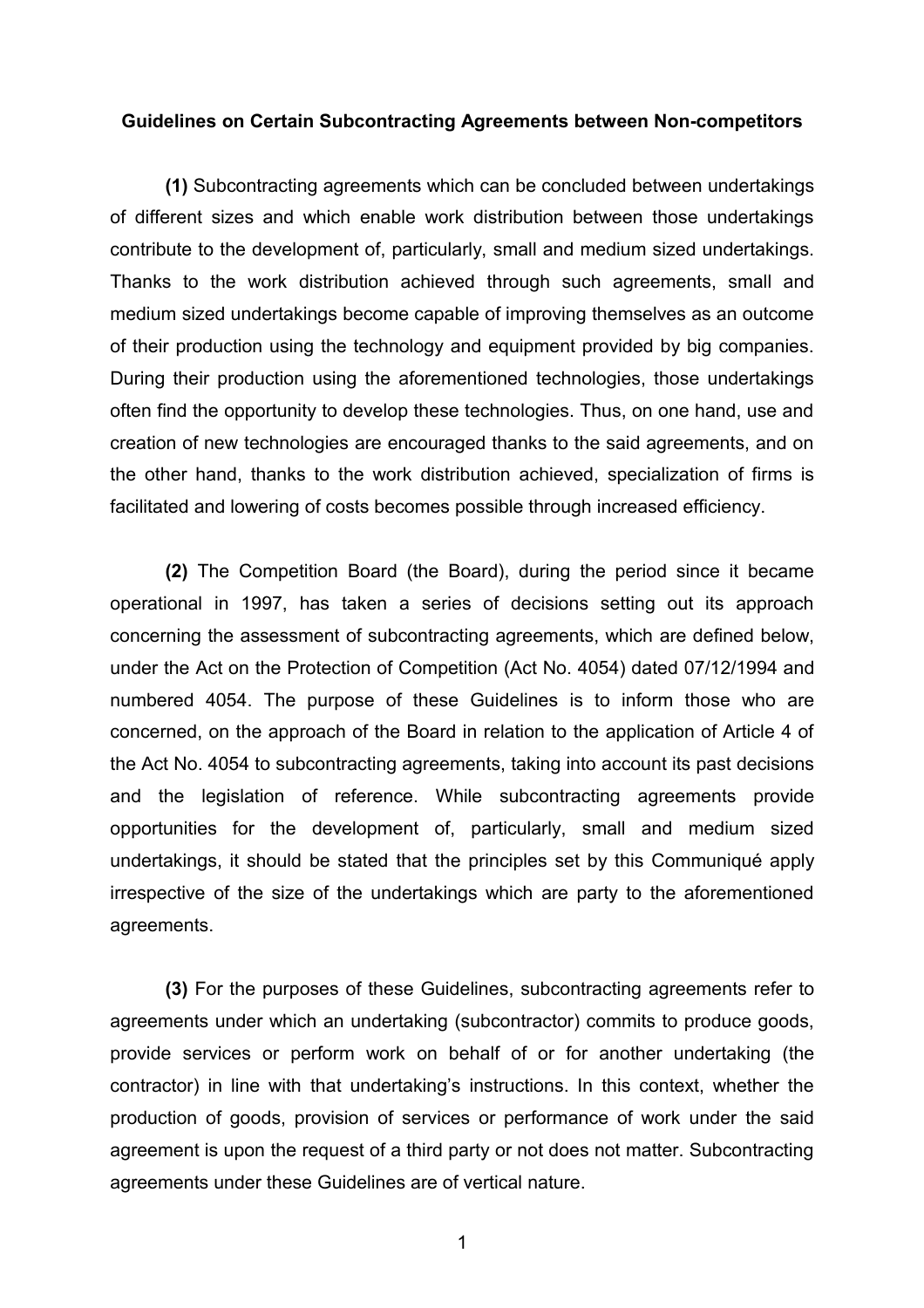**(4)** Under certain subcontracting agreements, the subcontractor may have to make use of the technology or equipment to be provided by the contractor, to be able to fulfill the requirements of the agreement. Generally, under these circumstances, to protect the economic value of the said technology and equipment, the contractor imposes the condition that they may be used by the subcontractor solely for the purposes of the agreement. In such cases, the uncertainty arises as to whether the subcontracting agreements are caught by Article 4 of the Act No. 4054 or not. In order to rule out such uncertainties, it would be appropriate to take account of the explanations below which have been made also in consideration of the purposes of subcontracting agreements.

**(5)** The prohibition under Article 4 of the Act No. 4054 shall not be applicable to the provisions contained under subcontracting agreements whereby:

- the technology or equipment provided by the contractor may not be used except for the purposes of the subcontracting agreement,

- the technology or equipment provided by the contractor may not be made available to third parties,

- goods produced, services provided or work performed using such technology or equipment may be supplied only to the contractor or to a person to be indicated by the contractor, or may be carried out only on behalf of the contractor,

provided that such technology or equipment is necessary for the subcontractor to produce the goods, provide the services or perform the work in accordance with the contractor's instructions and under reasonable conditions. Prohibition under Article 4 of the Act No. 4054 shall not be applicable in so far as the said technology or equipment is necessary. Necessity of the technology or equipment provided by the contractor means that, in the absence of the subcontracting agreement, the subcontractor would be unable to produce the goods, provide the services or perform the work concerned by the contract, as an independent provider.

 $\mathfrak{p}$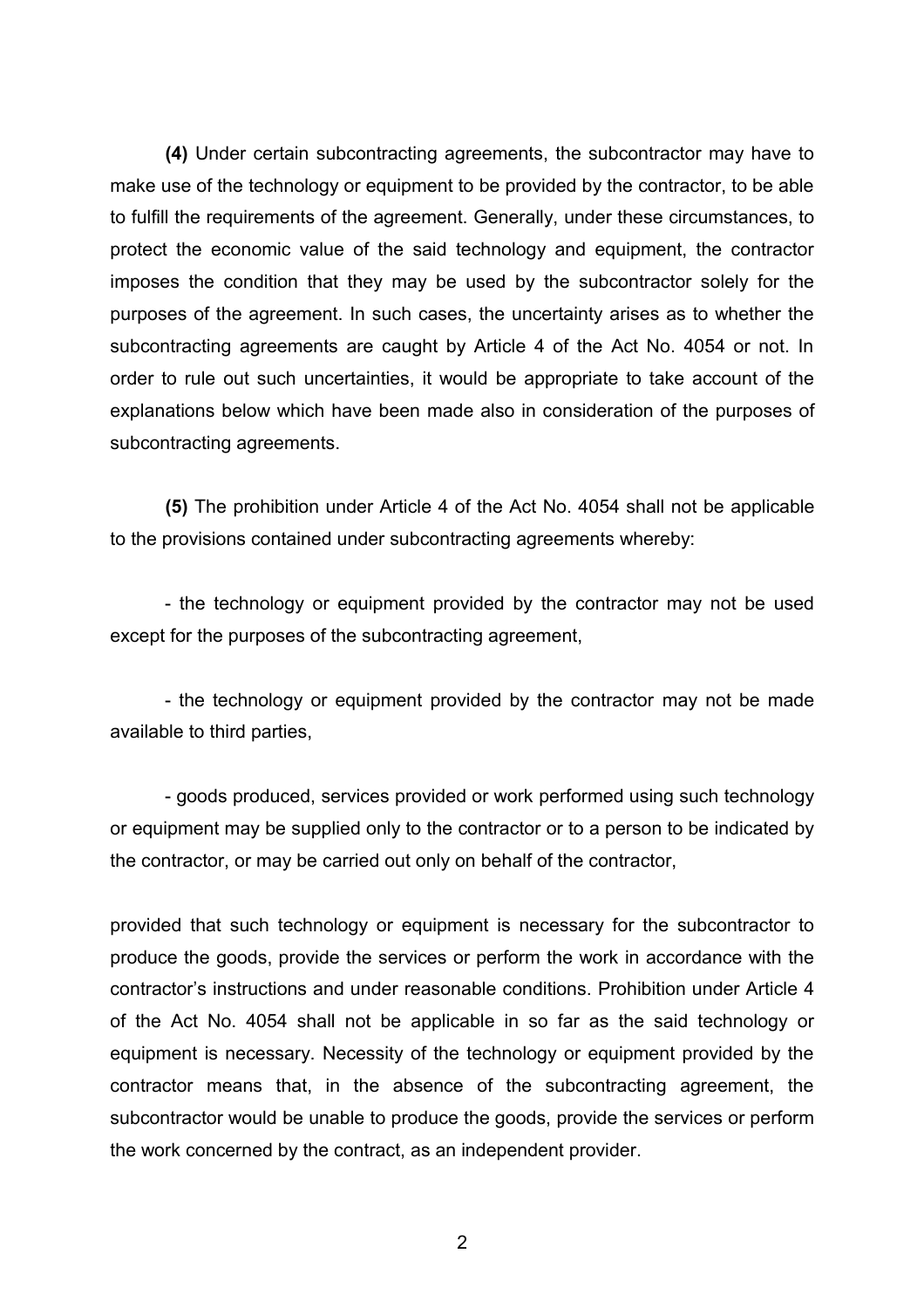**(6)** The condition that the technology or equipment be necessary will be deemed satisfied, and thus the provisions contained in the previous paragraph will not be considered to fall under the prohibition under Article 4 of the Act No. 4054 where it is necessary for the subcontractor to make use of:

- industrial property rights owned by or at the disposal of the contractor in the form of patents, utility models, designs protected in a registered or an unregistered manner or other rights, or

- secret knowledge or know-how owned by or at the disposal of the contractor, or of

- studies, plans or documents accompanying the information given which have been prepared by or for the contractor, or

- dies, patterns or equipment, tools and accessory equipment that are distinctively the contractor's,

which, even though not covered by industrial property rights nor containing any element of secrecy, allow for the production of goods that differ in form, function or composition from other goods produced or supplied on the market.

Provisions included in subcontracting agreements for the subcontractor to obtain inputs such as raw material to produce goods or to purchase substances to be used in the provision of services or performance of work, in line with the instructions of the contractor, from the contractor itself or a person to be indicated by the contractor, are not restrictive of competition provided that they are necessary for the said goods, services or work to be carried out with a defined feature, standard or quality. The contractor may also demand that subcontracting agreements include provisions about objectively reasonable safeguards to ensure that the goods to be produced, services to be provided or work to be performed has a defined standard or quality.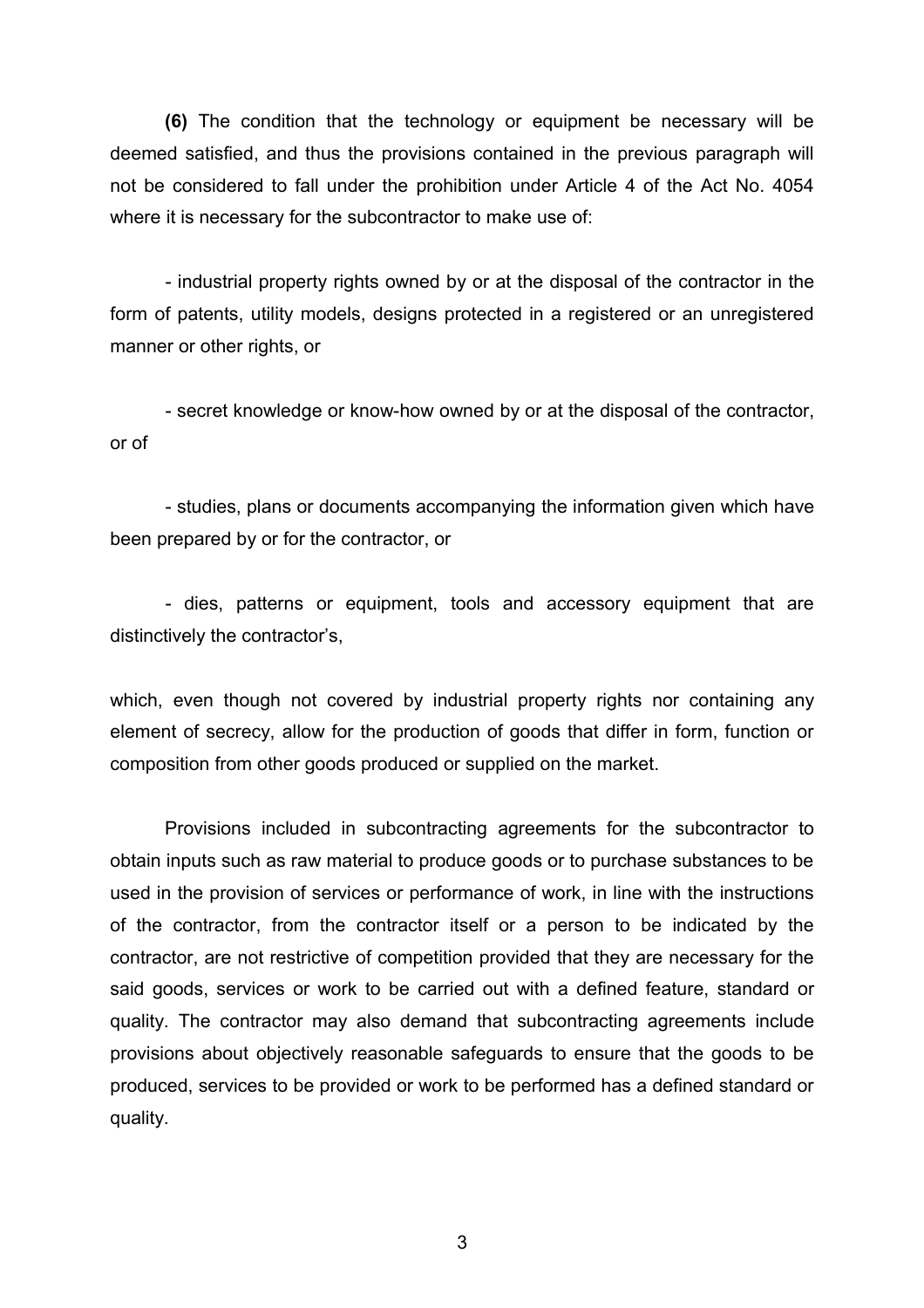**(7)** The restrictions under paragraph 5 shall not be justifiable where the subcontractor has at its disposal the technology and equipment needed to produce the goods, provide the services or perform the work, or where it becomes clear that it could obtain those from other resources under reasonable conditions. This is generally the case when the contractor provides no information other than the general information merely describing the work to be performed. Under such circumstances, these restrictions may restrain the subcontractor from developing its own business in areas related to the agreement.

**(8)** It has been seen that under subcontracting agreements, the subcontracting firm is imposed certain restrictions in relation to the technology provided by the contractor. In considering whether these restrictions are caught by Article 4 of the Act No. 4054, it would be appropriate to take account of the explanations below:

- imposing an obligation on either one of the parties, not to disclose knowledge of secret nature provided by the other party during the negotiation process of the agreement or performance of the agreement, unless they become public knowledge, is a legitimate provision for protecting the value of the said information and shall not bring the relevant subcontracting agreement under Article 4 of the Act No. 4054. Among such knowledge of secret nature are production processes first and foremost, as well as other elements which may be characterized as know-how, whereas it is not possible to give a restrictive list. What is important is that the knowledge transferred be confidential – in other words, not known or easily accessible by everyone. For instance, where the knowledge transferred under the subcontracting agreement is covered by the definition of know-how contained in the Block Exemption Communiqué on Vertical Agreements No. 2002/2, adopted by the Competition Board and published on the Official Gazette dated 14/07/2007 and numbered 24815, imposing a non-disclosure obligation on the party to whom the know-how is transferred shall be deemed justifiable.

- imposing an obligation on the subcontractor not to make use of the manufacturing processes of secret nature, or of other elements which may be characterized as know-how, transferred to itself during the currency of the agreement, even after the expiry of the agreement, unless they have become public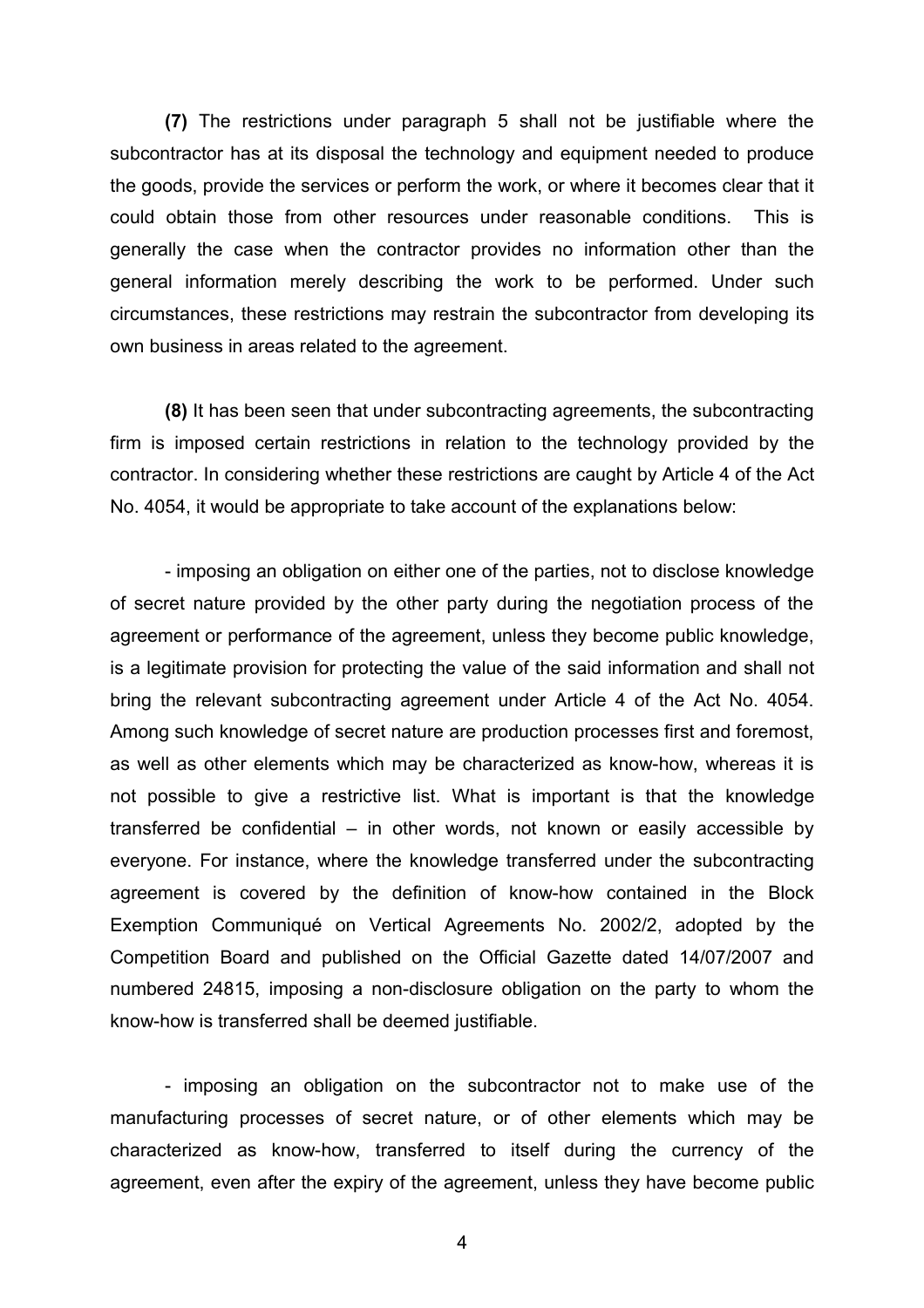knowledge is aimed at protecting that knowledge and preventing unjust utilization of that knowledge, therefore such a restriction will not be considered in violation of Article 4 of the Act No. 4054.

- the subcontractor may be imposed an obligation to pass on to the contractor the technical improvements it has made during the currency of the agreements on a non-exclusive basis. Without such an obligation, the contractor may refuse to make the subcontracting agreement whereby it is to pass on its technology. Owing to the obligation to pass on the technical improvements on a non-exclusive basis, the contractor will be more willing to make a subcontracting agreement since it will be able to obtain the improvements relating to its technology, and the subcontractor, provided that it does not disclose it, will not only be able to make use of the knowledge of secret nature passed on to itself, it will also be able to make it available to somebody else other than the contractor. Furthermore, having these possibilities will be reflected positively on the subcontractor's incentive to make improvements on the technology passed on to it.

Similarly, where the subcontractor makes a patentable invention during the currency of the agreement, while using the contractor's technology, imposing an obligation to grant non-exclusive licenses to the contractor in respect of that invention for the term of the patent held by the contractor, shall not fall under the prohibition of Article 4 of the Act No. 4054. While the invention of the subcontractor may concern the improvements on the contractor's invention, it may also concern the new applications of the contractor's invention.

However, where it is not possible for the improvements and inventions made by the subcontractor during the currency of the agreement to be used independently from the know-how or patents passed on by the contractor, the obligation imposed on the subcontractor to pass on the improvements or to grant licenses in respect of the invention may be in the form of exclusive licenses.

However, an obligation relating to the results which the subcontractor have attained through its own research and development activities and which may be used